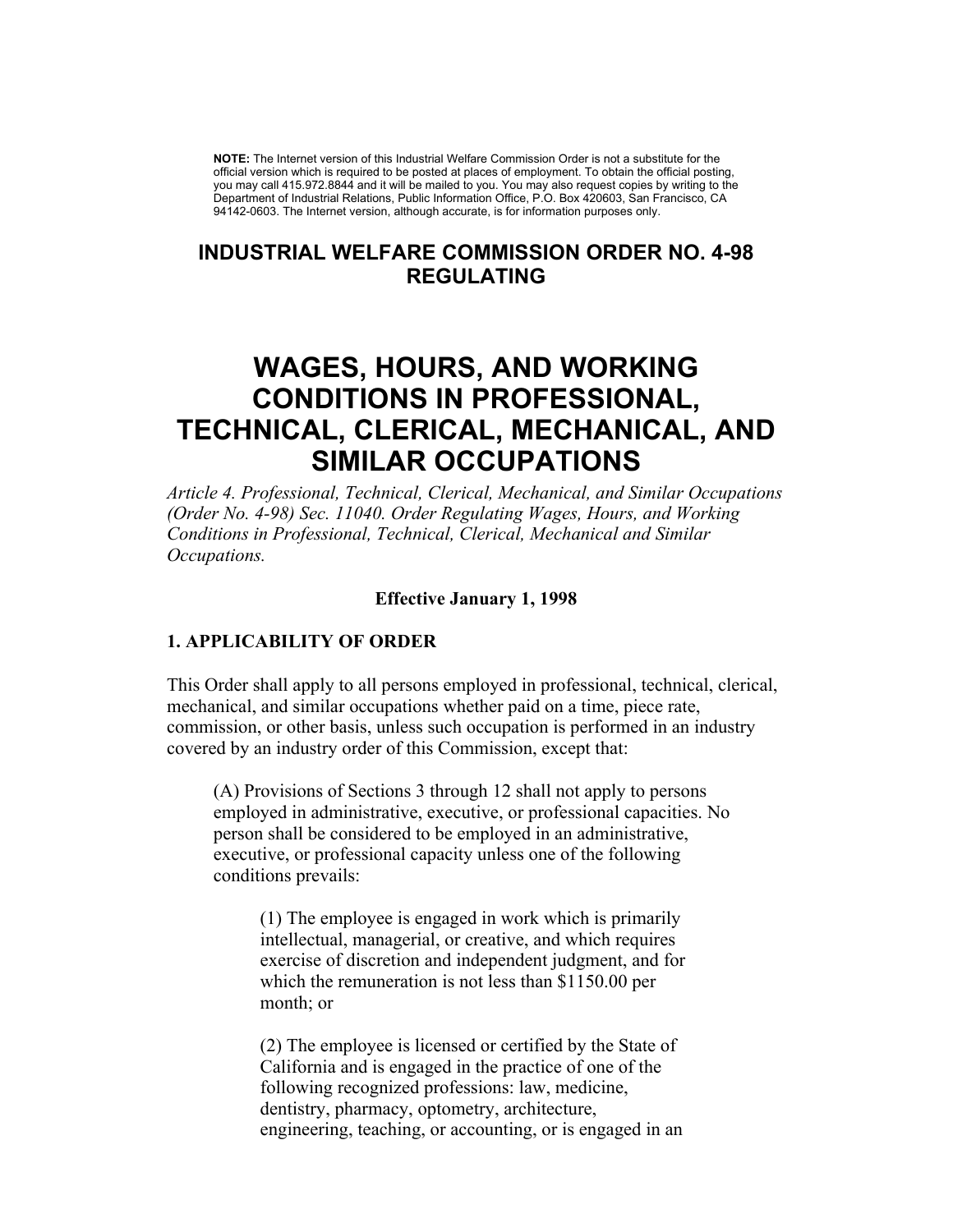occupation commonly recognized as a learned or artistic profession; provided, however, that registered nurses shall not be considered to be exempt professional employees for the purposes of this subsection (2) of this order, unless they individually meet the administrative, executive, or professional criteria described in subsection  $(A)(1)$  above.

(B) The provisions of this Order shall not apply to employees directly employed by the State or any county, incorporated city or town or other municipal corporation, or to outside salespersons.

(C) Provisions of this Order shall not apply to any individual who is the parent, spouse, child, or legally adopted child of the employer.

# **2. DEFINITIONS**

(A) **"Commission"** means the Industrial Welfare Commission of the State of California.

(B) **"Division"** means the Division of Labor Standards Enforcement of the State of California.

(C) **"Professional, Technical, Clerical, Mechanical, and Similar Occupations"** includes professional, semiprofessional, managerial, supervisorial, laboratory, research, technical, clerical, office work, and mechanical occupations. Said occupations shall include, but not be limited to the following: accountants; agents; appraisers; artists; attendants; audio-visual technicians; bookkeepers; bundlers; billposters; canvassers; carriers; cashiers; checkers; clerks; collectors; communications and sound technicians; compilers; copy holders; copy readers; copy writers; computer programmers and operators; demonstrators and display representatives; dispatchers; distributors; door-keepers; drafters; elevator operators; estimators; editors; graphic arts technicians; guards; guides; hosts; inspectors; installers; instructors; interviewers; investigators; librarians; laboratory workers; machine operators; mechanics; mailers; messengers; medical and dental technicians and technologists; models; nurses; packagers; photographers; porters and cleaners; process servers; printers; proof readers; salespersons and sales agents; secretaries; sign erectors; sign painters; social workers; solicitors; statisticians; stenographers; teachers; telephone, radio-telephone, telegraph and call-out operators; tellers; ticket agents; tracers; typists; vehicle operators; x-ray technicians; their assistants and other related occupations listed as professional, semiprofessional, technical, clerical, mechanical, and kindred occupations.

(D) **"Emergency"** means an unpredictable or unavoidable occurrence at unscheduled intervals requiring immediate action.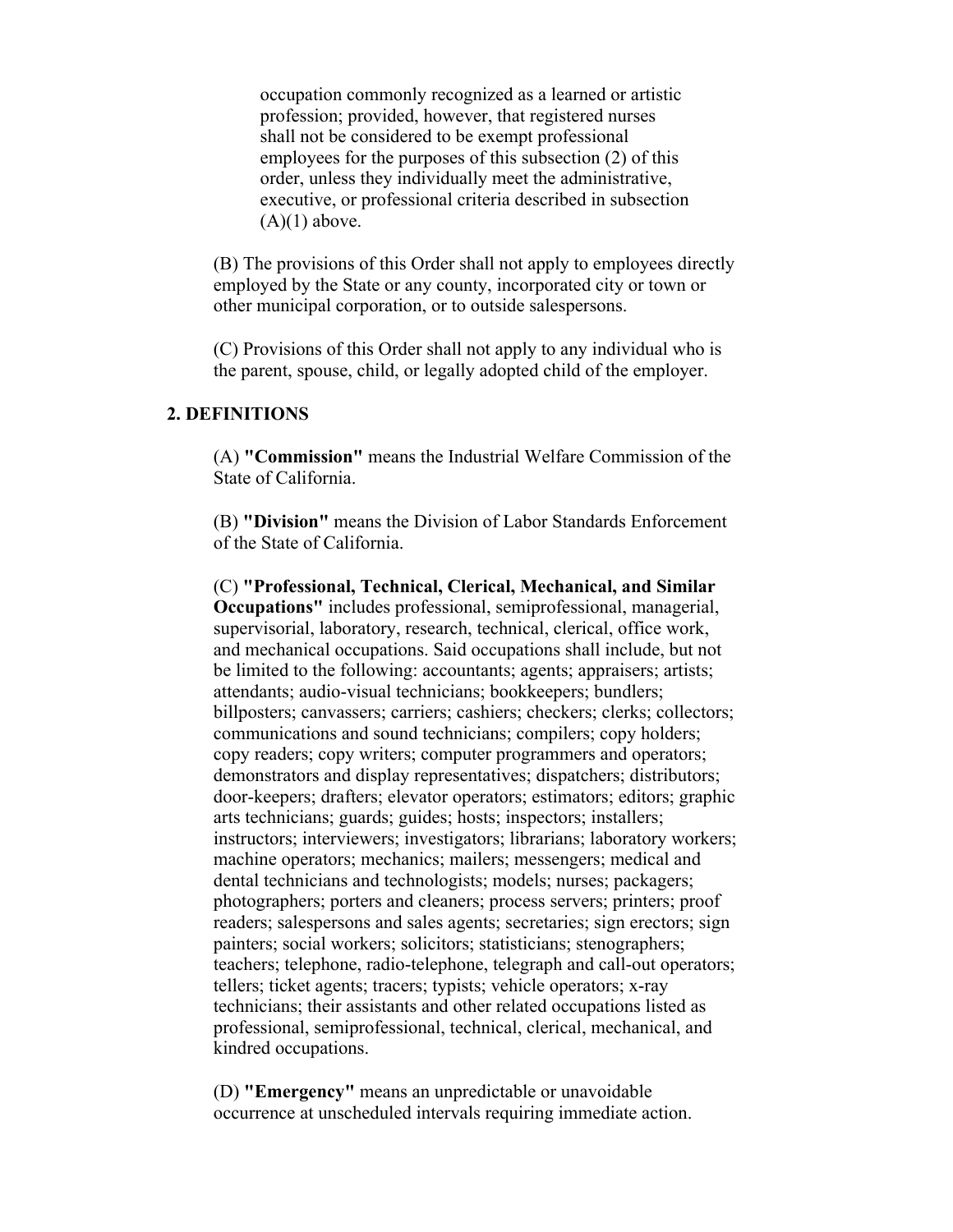(E) **"Employ"** means to engage, suffer, or permit to work.

(F) **"Employee"** means any person employed by an employer.

(G) **"Employer"** means any person as defined in Section 18 of the Labor Code, who directly or indirectly, or through an agent or any other person, employs or exercises control over the wages, hours, or working conditions of any person.

(H) **"Hours worked"** means the time during which an employee is subject to the control of an employer, and includes all the time the employee is suffered or permitted to work, whether or not required to do so. Within the health care industry, the term "hours worked" means the time during which an employee is suffered or permitted to work for the employer, whether or not required to do so, as interpreted in accordance with the provisions of the Fair Labor Standards Act.

(I) **"Minor"** means, for the purpose of this Order, any person under the age of eighteen (18) years.

(J) **"Outside Salesperson"** means any person, 18 years of age or over, who customarily and regularly works more than half the working time away from the employer's place of business selling tangible or intangible items or obtaining orders or contracts for products, services or use of facilities.

(K)**"Primarily"** as used in Section 1, Applicability, means more than one-half the employee's work time. Within the health care industry, the term "primarily" as used in Section 1, Applicability, means (1) more than one-half the employee's work time as a rule of thumb or, (2) if the employee does not spend over 50 percent of the employee's time performing exempt duties, where other pertinent factors support the conclusion that management, managerial, and/or administrative duties represent the employee's primary duty. Some of these pertinent factors are the relative importance of the managerial duties as compared with other types of duties, the frequency with which the employee exercises discretionary powers, the employee's relative freedom from supervision, and the relationship between the employee's salary and the wages paid other employees for the kind of nonexempt work performed by the supervisor.

(L) **"Split shift"** means a work schedule which is interrupted by nonpaid non-working periods established by the employer, other than bona fide rest or meal periods.

(M) **"Teaching"** means, for the purpose of Section 1 of this Order, the profession of teaching under a certificate from the Commission for Teacher Preparation and Licensing or teaching in an accredited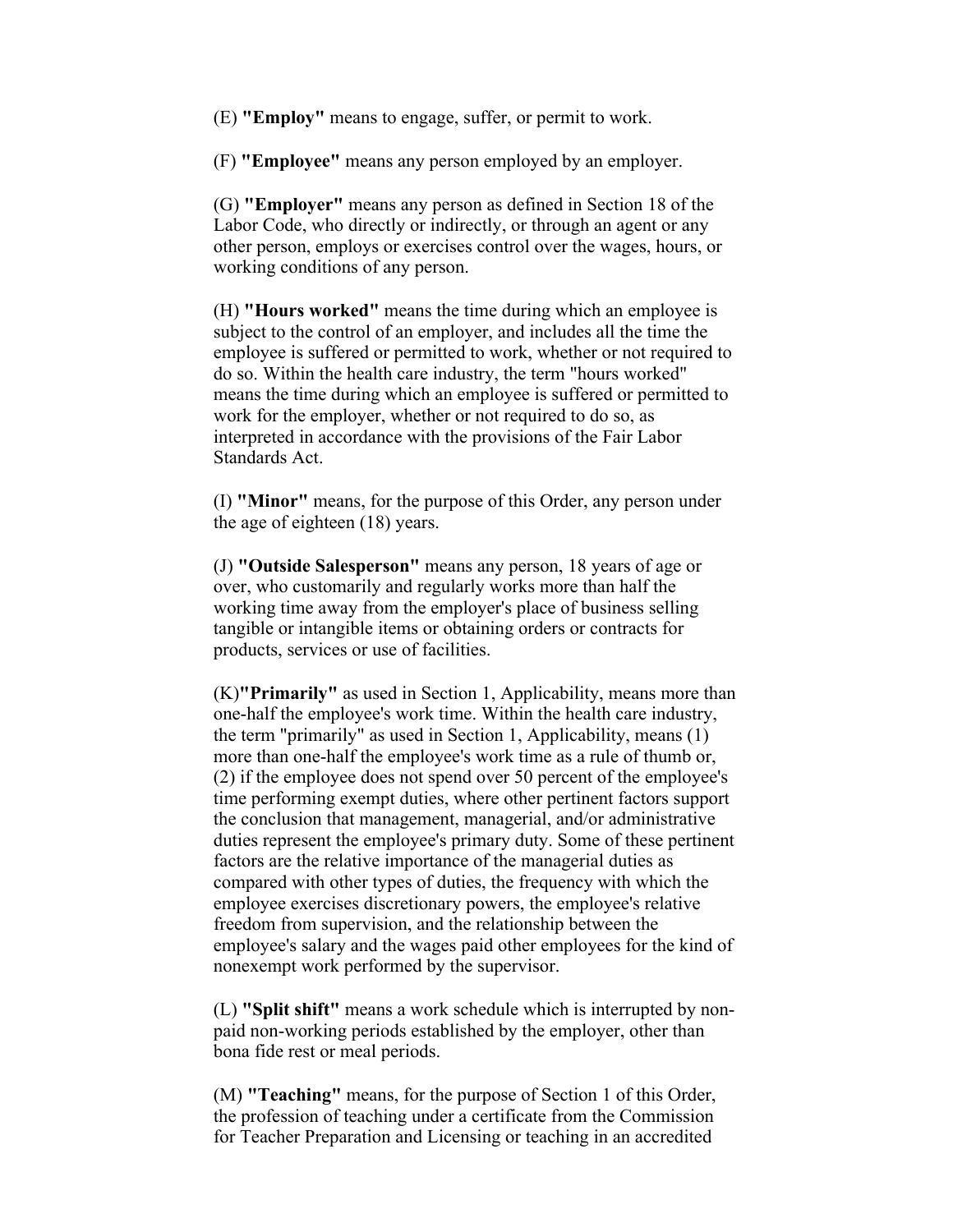college or university.

(N) **"Wages"** (See California Labor Code, Section 200)

(O)**"Workday"** means any consecutive 24 hours beginning at the same time each calendar day.

(P) **"Workweek"** means any seven (7) consecutive days, starting with the same calendar day each week. "Workweek" is a fixed and regularly recurring period of 168 hours, seven (7) consecutive 24 hour periods.

## **3. HOURS AND DAYS OF WORK**

(A) No employee eighteen (18) years of age or over shall be employed more than forty (40) hours in any workweek unless the employee receives one and one-half (1 1/2) times such employee's regular rate of pay for all hours worked over forty (40) hours in the workweek. No overtime pay shall be required for hours of work in excess of any daily number.

(B) Provisions of subsection (A) above shall not apply to any employee whose earnings exceed one and one-half (1 1/2) times the minimum wage if more than half  $(1/2)$  of that employee's compensation represents commissions.

(C) One and one-half (1 1/2) times a minor's regular rate of pay shall be paid for all work over forty (40) hours in any workweek except that minors sixteen (16) and seventeen (17) years old who are not required by law to attend school and may therefore be employed for the same hours as an adult are subject to subsection (A) above.

(**VIOLATIONS OF CHILD LABOR LAWS** are subject to civil penalties of from \$500 to \$10,000 as well as to criminal penalties provided herein. Refer to California Labor Code Sections 1285 to 1311 and 1390 to 1398 for additional restrictions on the employment of minors.)

(D) If a meal period occurs on a shift beginning or ending at or between the hours of 10 p.m. and 6 a.m., facilities shall be available for securing hot food or drink or for heating food or drink; and a suitable sheltered place shall be provided in which to consume such food or drink.

(E) Except as provided in subsections (C), (D) and (G), this section shall not apply to any employee covered by a collective bargaining agreement if said agreement provides premium wage rates for overtime work and a cash wage rate for such employee of not less than one dollar (\$1.00) per hour more than the minimum wage.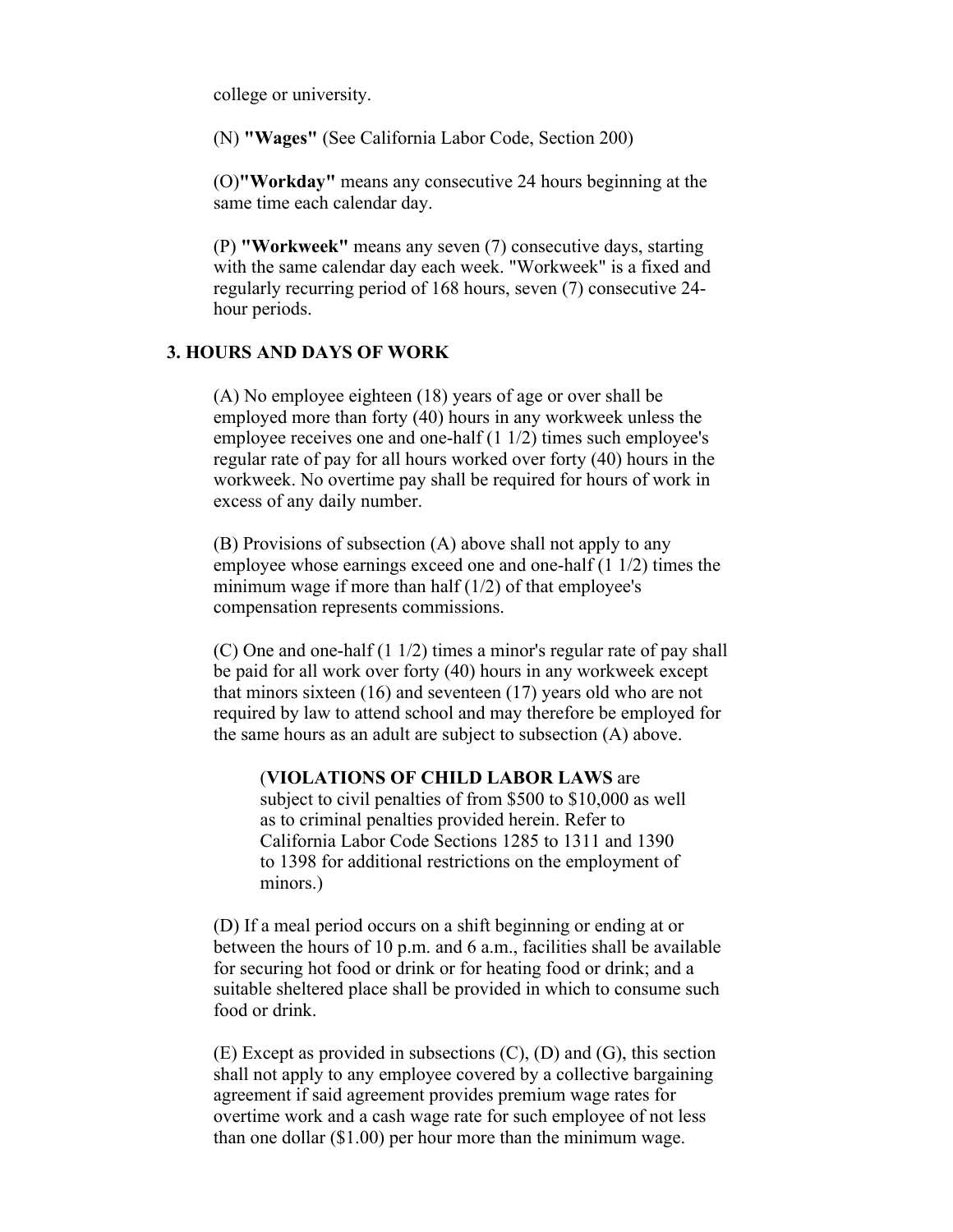(F) The provisions of this section are not applicable to employees whose hours of service are regulated by (1) the United States Department of Transportation Code of Federal Regulations, Title 49, Sections 395.1 to 395.13, Hours of Service of Drivers, or (2) Title 13 of the California Code of Regulations, Subchapter 6.5, Section 1200 and following sections, regulating hours of drivers.

(G) No employee shall be terminated or otherwise disciplined for refusing to work more than 72 hours in any workweek, except in an emergency as defined in Section 2(D).

(H) When an employee in the health care industry requests in writing, and the employer concurs, the employee shall be permitted to make up work time lost as a result of personal obligations. The amount of make up time shall not exceed two (2) hours in any one workweek and must be made up during that workweek. With the exception of the make up time authorized in this subsection, the appropriate overtime provisions in Section 3 shall apply to all other excess weekly hours worked in the workweek.

## **4. MINIMUM WAGES**

(A) Every employer shall pay to each employee wages not less than four dollars and seventy-five cents (\$4.75) per hour for all hours worked, effective October 1, 1996; not less than five dollars (\$5.00) per hour for all hours worked, effective March 1, 1997; not less than five dollars and fifteen cents (\$5.15) per hour for all hours worked, effective September 1, 1997; and not less than five dollars and seventy-five cents (\$5.75) per hour for all hours worked, effective March 1, 1998, except:

(1) LEARNERS. Employees 18 years of age or over, during their first one hundred and sixty (160) hours of employment in occupations in which they have no previous similar or related experience, may be paid not less than eighty-five percent (85%) of the minimum wage rounded to the nearest nickel.

(2) MINORS may be paid not less than eighty-five percent (85%) of the minimum wage rounded to the nearest nickel provided that the number of minors employed at said lesser rate shall not exceed twenty-five percent (25%) of the persons regularly employed in the establishment. An employer of less than ten (10) persons may employ three (3) minors at said lesser rate. The twenty-five percent (25%) limitation on the employment of minors shall not apply during school vacations.

**NOTE:** Under certain conditions, the full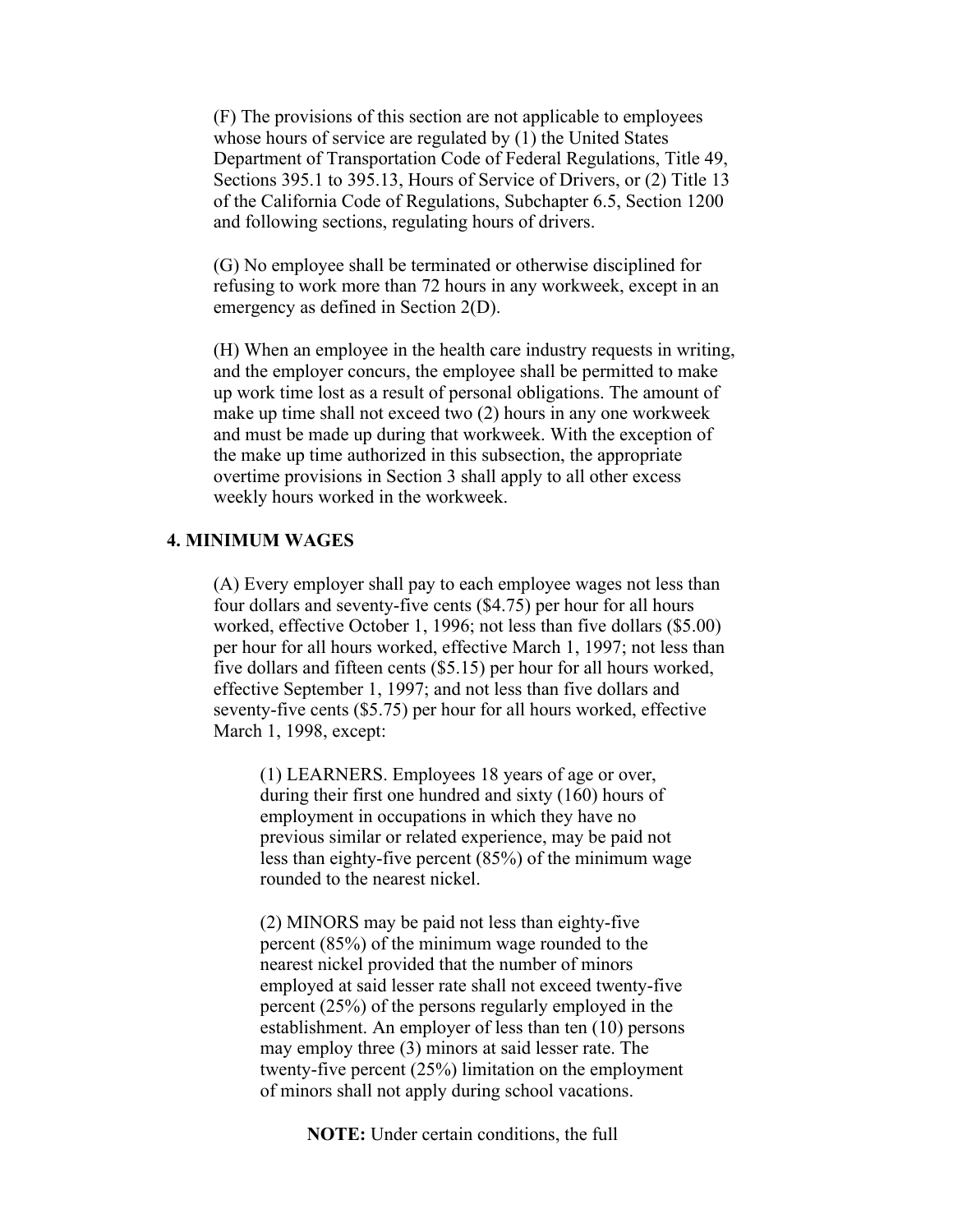minimum wage may be required for minors. See Labor Code Section 1391.2 (b).

(B) Every employer shall pay to each employee, on the established payday for the period involved, not less than the applicable minimum wage for all hours worked in the payroll period, whether the remuneration is measured by time, piece, commission, or otherwise.

(C) When an employee works a split shift, one hour's pay at the minimum wage shall be paid in addition to the minimum wage for that workday, except when the employee resides at the place of employment.

(D) The provisions of this section shall not apply to apprentices regularly indentured under the State Division of Apprenticeship Standards.

## **5. REPORTING TIME PAY**

(A) Each workday an employee is required to report for work and does report, but is not put to work or is furnished less than half said employee's usual or scheduled day's work, the employee shall be paid for half the usual or scheduled day's work, but in no event for less than two (2) hours nor more than four (4) hours, at the employee's regular rate of pay, which shall not be less than the minimum wage.

(B) If an employee is required to report for work a second time in any one workday and is furnished less than two hours of work on the second reporting, said employee shall be paid for two hours at the employee's regular rate of pay, which shall not be less than the minimum wage.

(C) The foregoing reporting time pay provisions are not applicable when:

(1) Operations cannot commence or continue due to threats to employees or property; or when recommended by civil authorities; or

(2) Public utilities fail to supply electricity, water, or gas, or there is a failure in the public utilities, or sewer system; or

(3) The interruption of work is caused by an Act of God or other cause not within the employer's control.

(D) This section shall not apply to an employee on paid standby status who is called to perform assigned work at a time other than the employee's scheduled reporting time.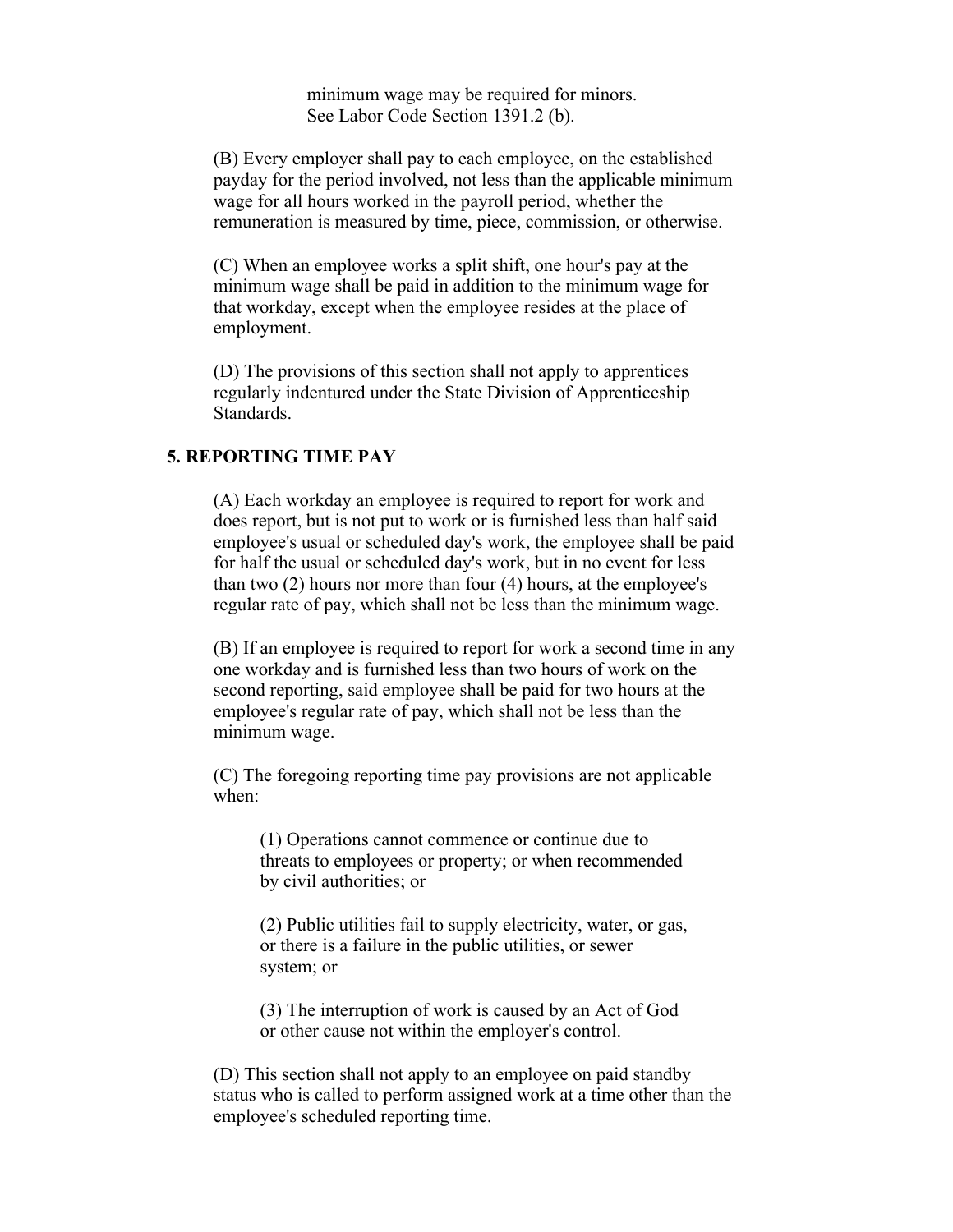# **6. LICENSES FOR HANDICAPPED WORKERS**

A license may be issued by the Division authorizing employment of a person whose earning capacity is impaired by physical disability or mental deficiency at less than the minimum wage. Such licenses shall be granted only upon joint application of employer and employee and employee's representative if any.

A special license may be issued to a nonprofit organization such as a sheltered workshop or rehabilitation facility fixing special minimum rates to enable the employment of such persons without requiring individual licenses of such employees.

All such licenses and special licenses shall be renewed on a yearly basis or more frequently at the discretion of the Division.

(See California Labor Code, Sections 1191 and 1191.5.)

## **7. RECORDS**

(A) Every employer shall keep accurate information with respect to each employee including the following:

(1) Full name, home address, occupation and social security number.

(2) Birthdate, if under 18 years, and designation as a minor.

(3) Time records showing when the employee begins and ends each work period. Meal periods, split shift intervals and total daily hours worked shall also be recorded. Meal periods during which operations cease and authorized rest periods need not be recorded.

(4) Total wages paid each payroll period, including value of board, lodging, or other compensation actually furnished to the employee.

(5) Total hours worked in the payroll period and applicable rates of pay. This information shall be made readily available to the employee upon reasonable request.

(6) When a piece rate or incentive plan is in operation, piece rates or an explanation of the incentive plan formula shall be provided to employees. An accurate production record shall be maintained by the employer.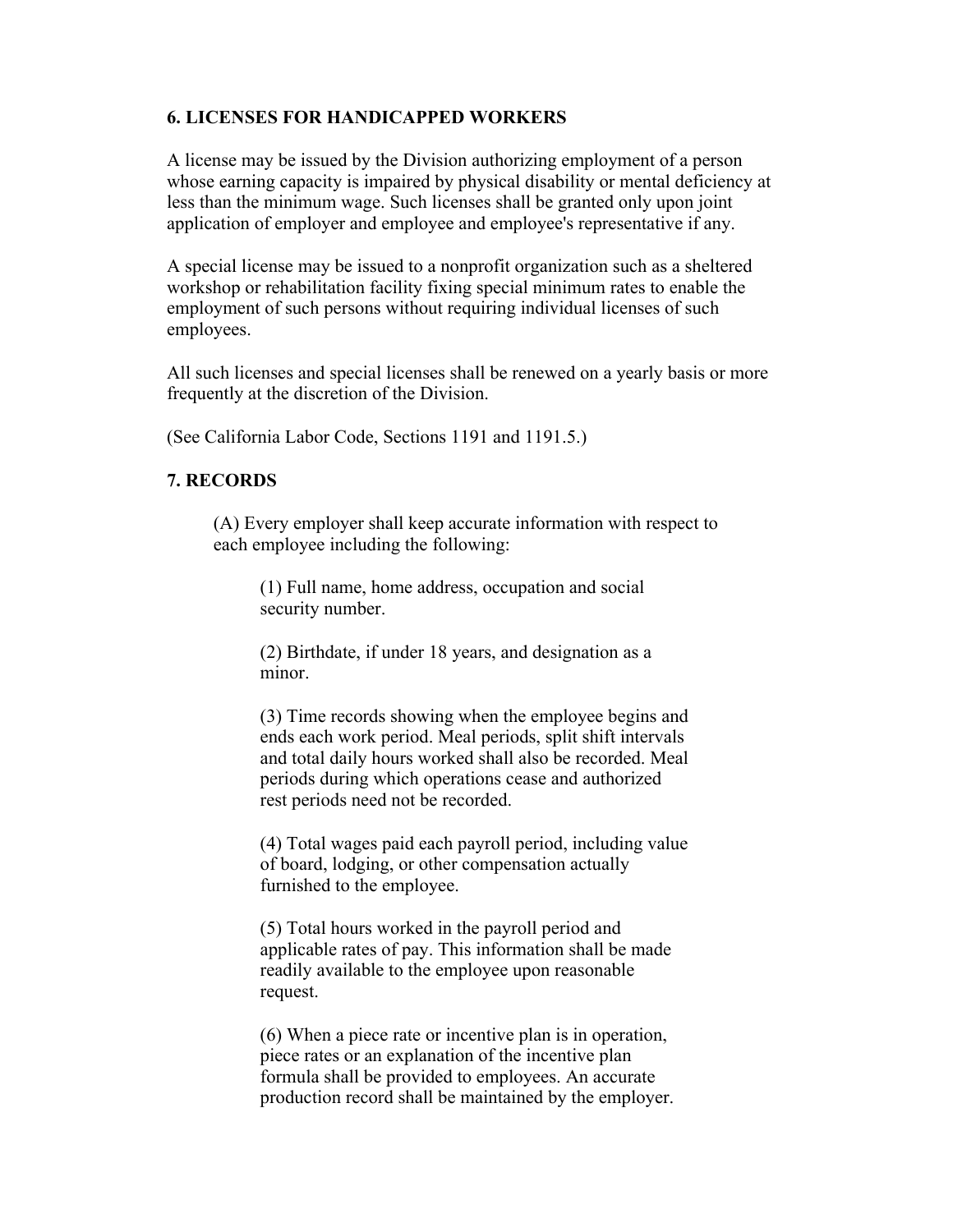(B) Every employer shall semimonthly or at the time of each payment of wages furnish each employee, either as a detachable part of the check, draft, or voucher paying the employee's wages, or separately, an itemized statement in writing showing: (1) all deductions; (2) the inclusive dates of the period for which the employee is paid; (3) the name of the employee or the employee's social security number; and (4) the name of the employer, provided all deductions made on written orders of the employee may be aggregated and shown as one item.

(C) All required records shall be in the English language and in ink or other indelible form, properly dated, showing month, day and year, and shall be kept on file by the employer for at least three years at the place of employment or at a central location within the State of California. An employee's records shall be available for inspection by the employee upon reasonable request.

(D) Clocks shall be provided in all major work areas or within reasonable distance thereto insofar as practicable.

## **8. CASH SHORTAGE AND BREAKAGE**

No employer shall make any deduction from the wage or require any reimbursement from an employee for any cash shortage, breakage, or loss of equipment, unless it can be shown that the shortage, breakage, or loss is caused by a dishonest or willful act, or by the gross negligence of the employee.

[The former second sentence which was part of this section, effective January 1, 1980, was removed, effective April 24, 1989, based on a judicial determination that it was inconsistent with California law and, therefore, invalid and unenforceable. *People v. Industrial Welfare Commission et al.*, Santa Cruz Superior Court No. 85071.]

## **9. UNIFORMS AND EQUIPMENT**

(A) When uniforms are required by the employer to be worn by the employee as a condition of employment, such uniforms shall be provided and maintained by the employer. The term "uniform" includes wearing apparel and accessories of distinctive design or color.

**NOTE:** This section shall not apply to protective apparel regulated by the Occupational Safety and Health Standards Board.

(B) When tools or equipment are required by the employer or are necessary to the performance of a job, such tools and equipment shall be provided and maintained by the employer, except that an employee whose wages are at least two (2) times the minimum wage may be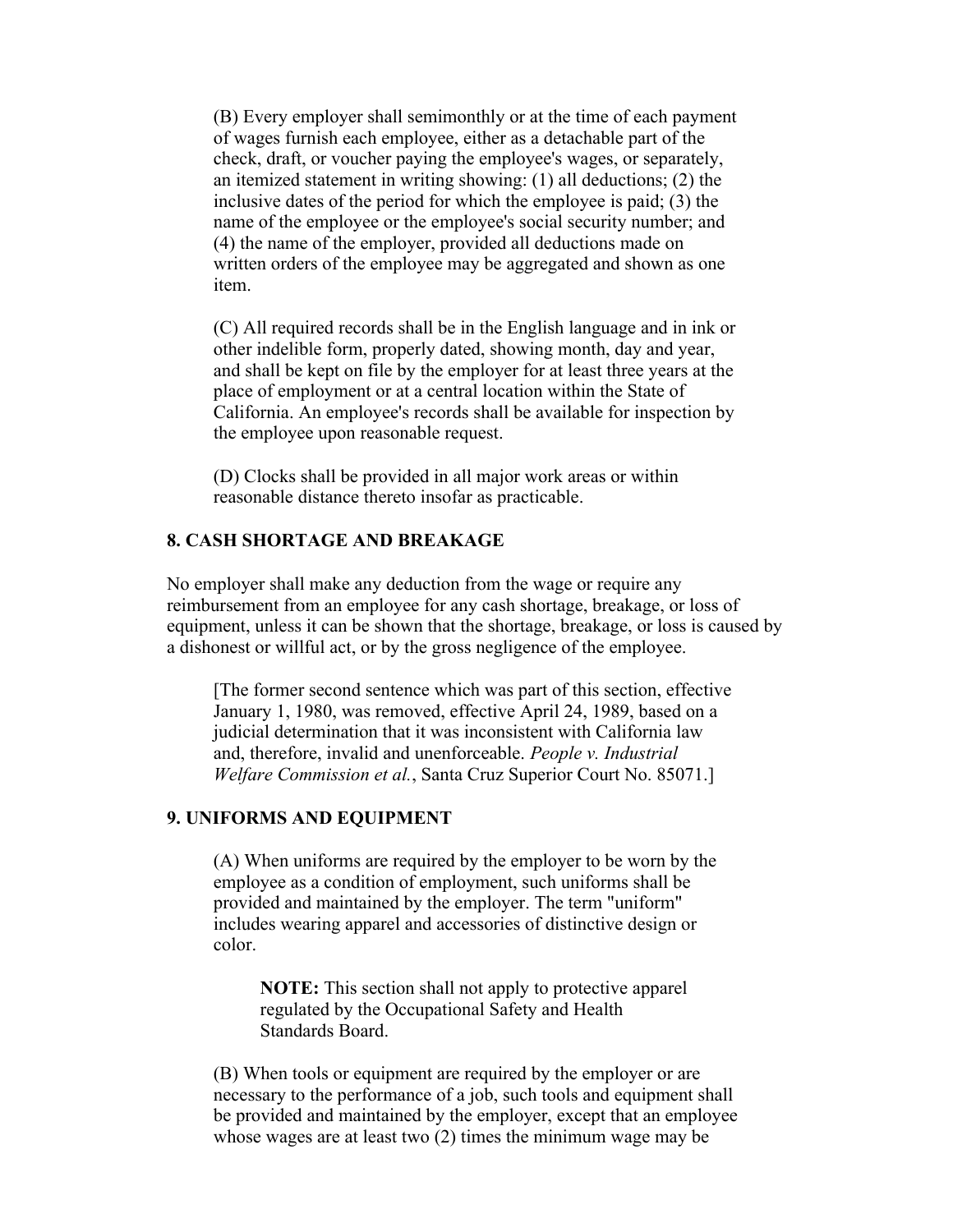required to provide and maintain hand tools and equipment customarily required by the trade or craft. This subsection (B) shall not apply to apprentices regularly indentured under the State Division of Apprenticeship Standards.

**NOTE:** This section shall not apply to protective equipment and safety devices on tools regulated by the Occupational Safety and Health Standards Board.

(C) A reasonable deposit may be required as security for the return of the items furnished by the employer under provisions of subsections (A) and (B) of this section upon issuance of a receipt to the employee for such deposit. Such deposits shall be made pursuant to Section 400 and following of the Labor Code or an employer with the prior written authorization of the employee may deduct from the employee's last check the cost of an item furnished pursuant to (A) and (B) above in the event said item is not returned. No deduction shall be made at any time for normal wear and tear. All items furnished by the employer shall be returned by the employee upon completion of the job.

# **10. MEALS AND LODGING**

(A) **"Meal"** means an adequate, well-balanced serving of a variety of wholesome, nutritious foods.

**"Lodging"** means living accommodations available to the employee for full-time occupancy which are adequate, decent, and sanitary according to usual and customary standards. Employees shall not be required to share a bed.

(B) Meals or lodging may not be credited against the minimum wage without a voluntary written agreement between the employer and the employee. When credit for meals or lodging is used to meet part of the employer's minimum wage obligation, the amounts so credited may not be more than the following:

|                                                                                             | Effective<br>January 1, 1998 | Effective<br>March 1,<br>1998 |
|---------------------------------------------------------------------------------------------|------------------------------|-------------------------------|
| Room occupied alone                                                                         | \$24.25 per<br>week          | $$27.05$ per<br>week          |
| Room shared                                                                                 | $$20.00$ per<br>week         | $$22.30$ per<br>week          |
| Apartment--two-thirds $(2/3)$ of the<br>ordinary rental value, and in no event<br>more than | \$290.80<br>per month        | \$324.70<br>per month         |

Where a couple are both employed by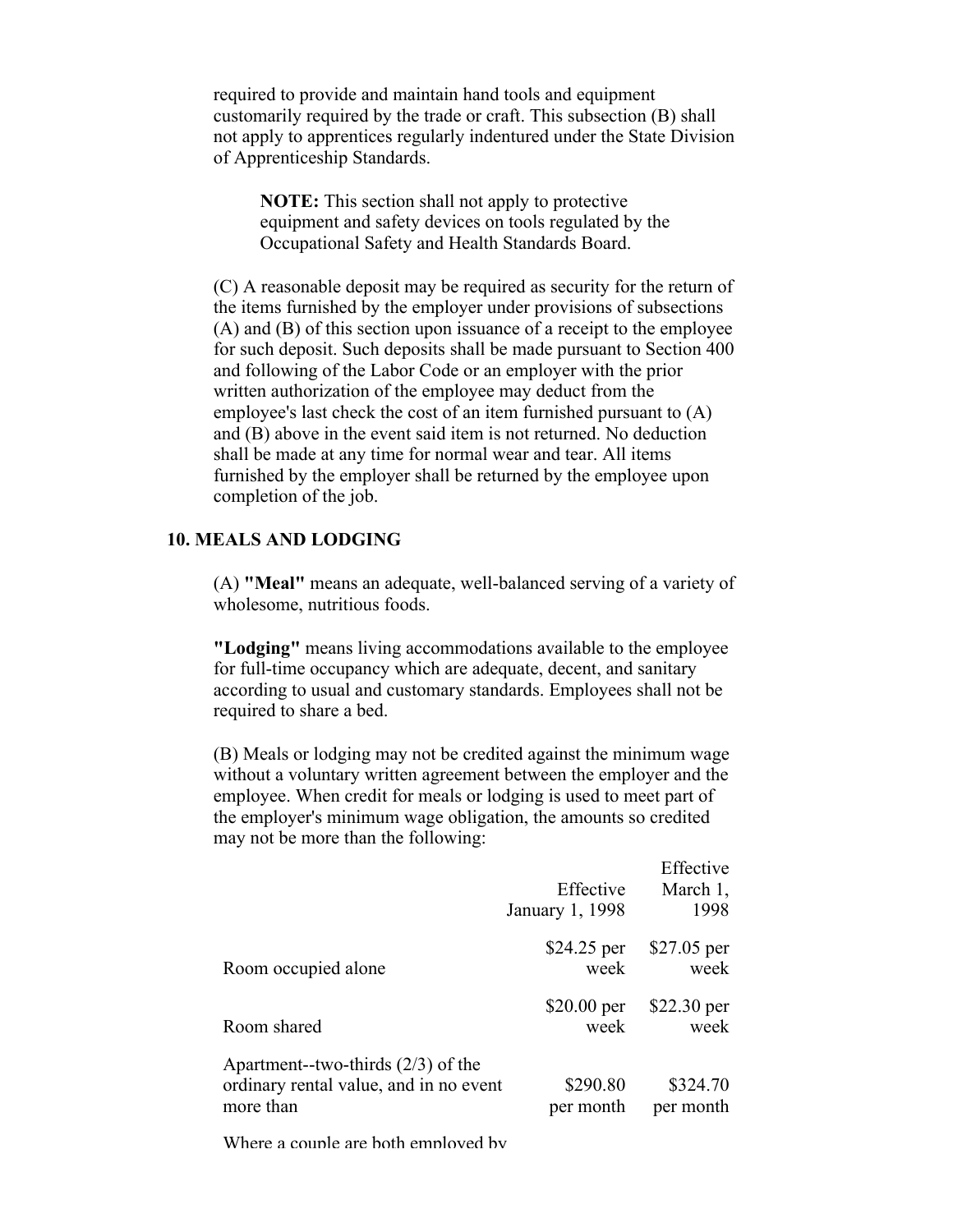| There we would now open employee of<br>the employer, two-thirds $(2/3)$ of the<br>ordinary rental value, and in no event<br>more than | \$430.20<br>per month      | \$480.30<br>per month      |
|---------------------------------------------------------------------------------------------------------------------------------------|----------------------------|----------------------------|
| Meals:<br><b>Breakfast</b><br>Lunch<br>Dinner                                                                                         | \$1.80<br>\$2.55<br>\$3.40 | \$2.05<br>\$2.85<br>\$3.80 |

(C) Meals evaluated as part of the minimum wage must be bona fide meals consistent with the employee's work shift. Deductions shall not be made for meals not received nor lodging not used.

(D) If, as a condition of employment, the employee must live at the place of employment or occupy quarters owned or under the control of the employer, then the employer may not charge rent in excess of the values listed herein.

# **11. MEAL PERIODS**

(A) No employer shall employ any person for a work period of more than five (5) hours without a meal period of not less than thirty (30) minutes, except that when a work period of not more than six (6) hours will complete the day's work the meal period may be waived by mutual consent of employer and employee. Unless the employee is relieved of all duty during a thirty (30) minute meal period, the meal period shall be considered an "on duty" meal period and counted as time worked. An "on duty" meal period shall be permitted only when the nature of the work prevents an employee from being relieved of all duty and when by written agreement between the parties an onthe-job paid meal period is agreed to.

(B) In all places of employment where employees are required to eat on the premises, a suitable place for that purpose shall be designated.

(C) Notwithstanding any other provision of this order, employees who work shifts in excess of eight  $(8)$  total hours in a workday may voluntarily waive their right to a meal period. In order to be valid, any such waiver must be documented in a written agreement that is voluntarily signed by both the employee and the employer. The employee may revoke the waiver at any time by providing the employer at least one day's written notice. The employee shall be fully compensated for all working time, including any on-the-job meal period, while such a waiver is in effect.

#### **12. REST PERIODS**

Every employer shall authorize and permit all employees to take rest periods, which insofar as practicable shall be in the middle of each work period. The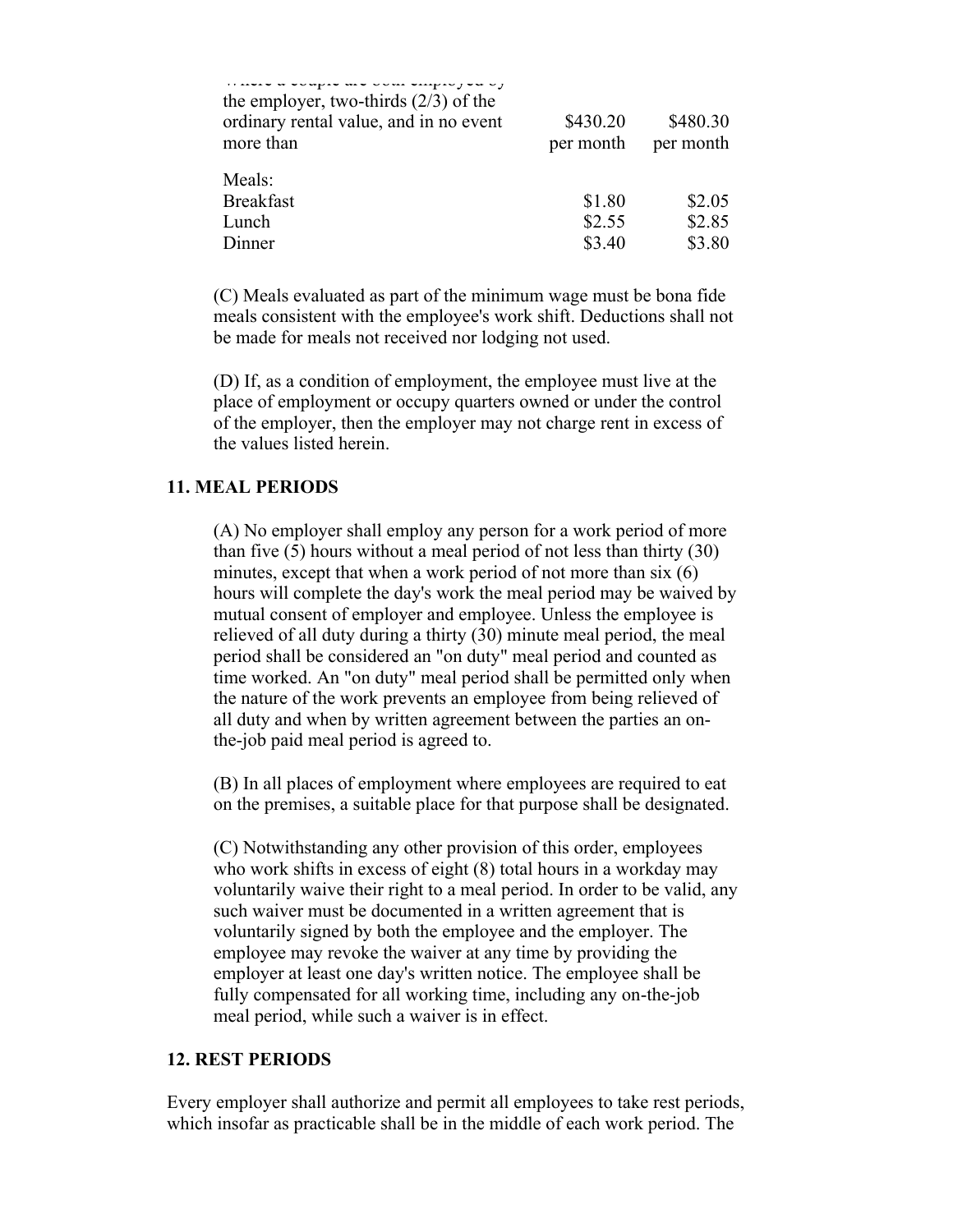authorized rest period time shall be based on the total hours worked daily at the rate of ten (10) minutes net rest time per four (4) hours or major fraction thereof.

However, a rest period need not be authorized for employees whose total daily work time is less than three and one-half (3 1/2) hours. Authorized rest period time shall be counted as hours worked for which there shall be no deduction from wages.

# **13. CHANGE ROOMS AND RESTING FACILITIES**

(A) Employers shall provide suitable lockers, closets, or equivalent for the safekeeping of employees' outer clothing during working hours, and when required, for their work clothing during nonworking hours. When the occupation requires a change of clothing, change rooms or equivalent space shall be provided in order that employees may change their clothing in reasonable privacy and comfort. These rooms or spaces may be adjacent to but shall be separate from toilet rooms and shall be kept clean and sanitary.

**NOTE:** This section shall not apply to change rooms and storage facilities regulated by the Occupational Safety and Health Standards Board.

(B) Suitable resting facilities shall be provided in an area separate from the toilet rooms and shall be available to employees during work hours.

## **14. SEATS**

(A) All working employees shall be provided with suitable seats when the nature of the work reasonably permits the use of seats.

(B) When employees are not engaged in the active duties of their employment and the nature of the work requires standing, an adequate number of suitable seats shall be placed in reasonable proximity to the work area, and employees shall be permitted to use such seats when it does not interfere with the performance of their duties.

# **15. TEMPERATURE**

(A) The temperature maintained in each work area shall provide reasonable comfort consistent with industry-wide standards for the nature of the process and the work performed.

(B) If excessive heat or humidity is created by the work process, the employer shall take all feasible means to reduce such excessive heat or humidity to a degree providing reasonable comfort. Where the nature of the employment requires a temperature of less than 60° F., a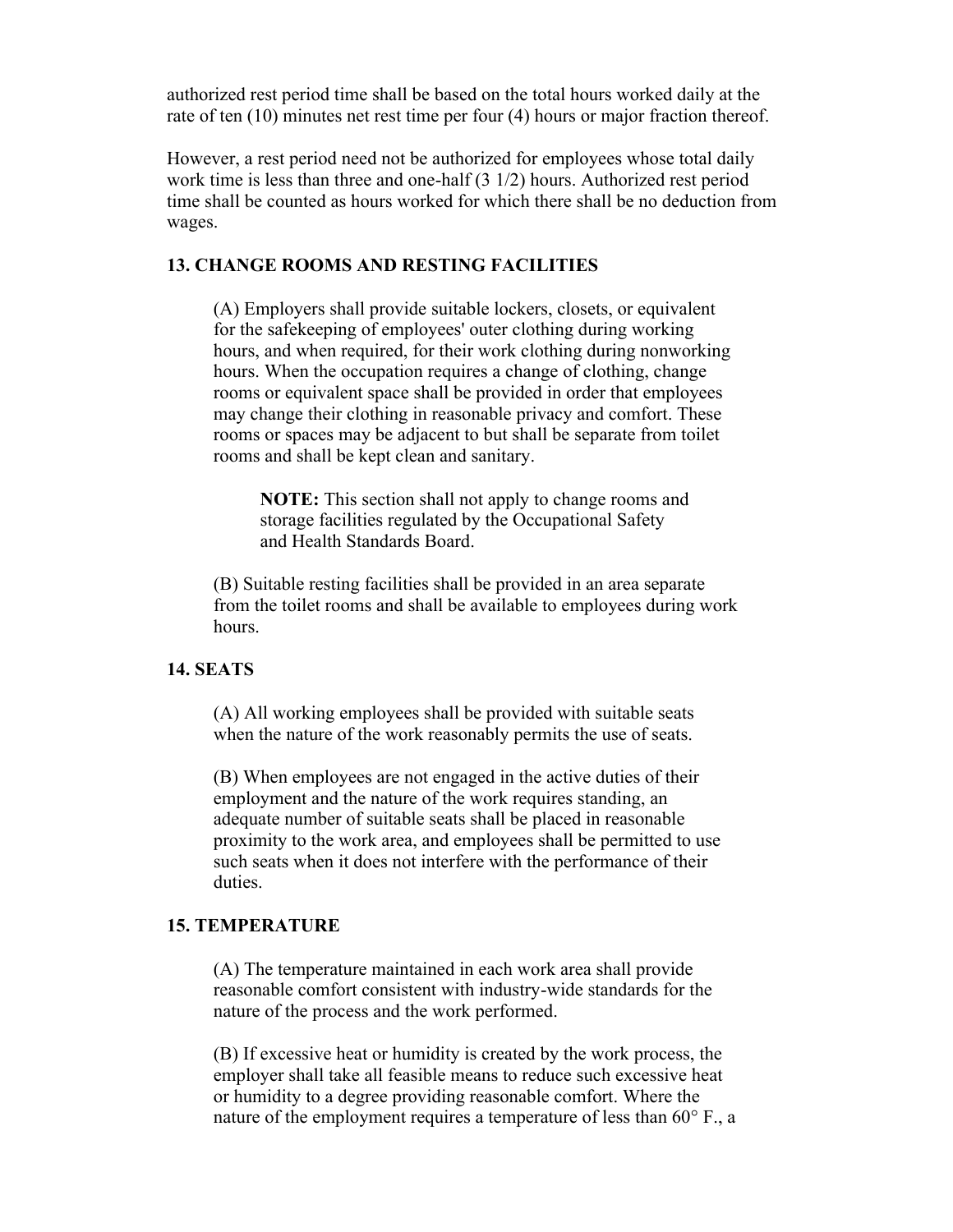heated room shall be provided to which employees may retire for warmth and such room shall be maintained at not less than 68°.

(C) A temperature of not less than 68° shall be maintained in the toilet rooms, resting rooms, and change rooms during hours of use.

(D) Federal and State energy guidelines shall prevail over any conflicting provision of this section.

# **16. ELEVATORS**

Adequate elevator, escalator or similar service consistent with industry-wide standards for the nature of the process and the work performed shall be provided when employees are employed four floors or more above or below ground level.

# **17. EXEMPTIONS**

If, in the opinion of the Division after due investigation, it is found that the enforcement of any provision contained in Section 7, Records; Section 11, Meal Periods; Section 12, Rest Periods; Section 13, Change Rooms and Resting Facilities; Section 14, Seats; Section 15, Temperature; or Section 16, Elevators, would not materially affect the welfare or comfort of employees and would work an undue hardship on the employer, exemption may be made at the discretion of the Division. Such exemptions shall be in writing to be effective and may be revoked after reasonable notice is given in writing. Application for exemption shall be made by the employer or by the employee and/or the employee's representative to the Division in writing. A copy of the application shall be posted at the place of employment at the time the application is filed with the Division.

# **18. FILING REPORTS**

(See California Labor Code, Section 1174(a))

# **19. INSPECTION**

(See California Labor Code, Section 1174)

## **20. PENALTIES**

(See California Labor Code, Section 1199)

## **21. SEPARABILITY**

If the application of any provision of this Order, or any section, subsection, subdivision, sentence, clause, phrase, word, or portion of this Order should be held invalid or unconstitutional or unauthorized or prohibited by statute, the remaining provisions thereof shall not be affected thereby, but shall continue to be given full force and effect as if the part so held invalid or unconstitutional had not been included herein.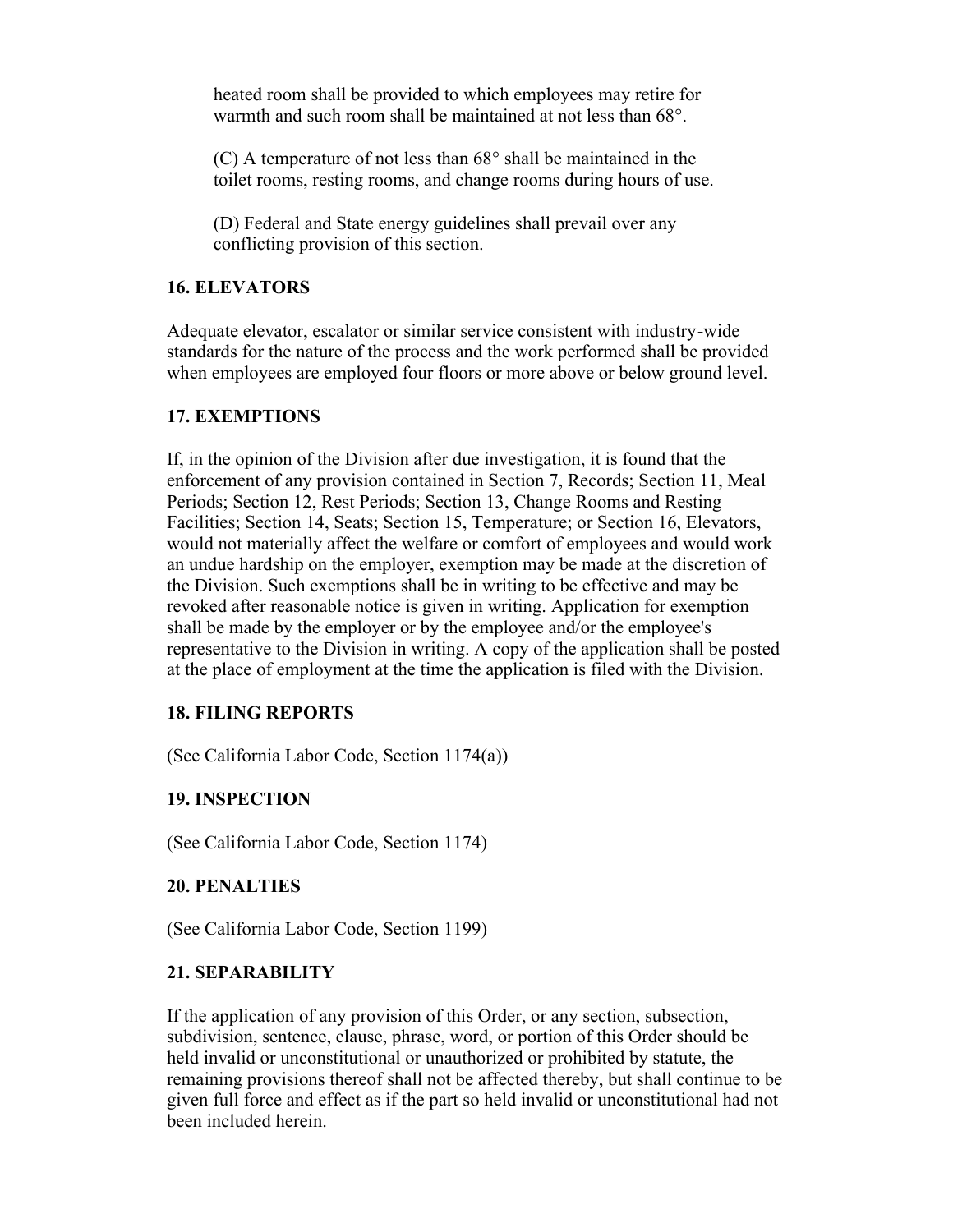#### **22. POSTING OF ORDER**

Every employer shall keep a copy of this Order posted in an area frequented by employees where it may be easily read during the work day. Where the location of work or other conditions make this impractical, every employer shall keep a copy of this Order and make it available to every employee upon request.

#### **EXCERPTS FROM THE LABOR CODE**

**Section 200.** As used in this article: (a) "Wages" includes all amounts for labor performed by employees of every description, whether the amount is fixed or ascertained by the standard of time, task, piece, commission basis, or other method of calculation.

**Section 201**. If an employer discharges an employee, the wages earned and unpaid at the time of discharge are due and payable immediately.

**Section 202.** If an employee not having a written contract for a definite period quits his employment, his wages shall become due and payable not later than 72 hours thereafter, unless the employee has given 72 hours previous notice of his intention to quit, in which case the employee is entitled to his wages at the time of quitting.

**Section 226.** (a) Every employer shall semimonthly, or at the time of each payment of wages, furnish each of his or her employees either as a detachable part of the check, draft, or voucher paying the employee's wages, or separately when wages are paid by personal check or cash, an itemized statement in writing showing: (1) gross wages earned; (2) total hours worked by each employee whose compensation is based on an hourly wage; (3) all deductions; provided, that all deductions made on written orders of the employee may be aggregrated and shown as one item; (4) net wages earned; (5) the inclusive dates of the period for which the employee is paid; (6) the name of the employee and his or her social security number; and (7) the name and address of the legal entity which is the employer.

**Section 1174.** Every person employing labor in this state shall:

(a) Furnish to the commission, at its request, reports or information which the commission requires to carry out this chapter. Such reports and information shall be verified if required by the commission or any member thereof.

(b) Allow any member of the commission or the employees of the Division of Labor Standards Enforcement free access to the place of business or employment of such person to secure any information or make any investigation which they are authorized by this chapter to ascertain or make. The commission may inspect or make excerpts, relating to the employment of employees, from the books, reports, contracts, payrolls, documents, or papers of such person.

**Section 1191.** For any occupation in which a minimum wage has been established, the commission may issue to an employee who is mentally or physically handicapped, or both, a special license authorizing the employment of the licensee for a period not to exceed one year from date of issue, at a wage less than the legal minimum wage. The commission shall fix a special minimum wage for the licensee. Such license may be renewed on a yearly basis.

**Section 1191.5.** Notwithstanding the provisions of Section 1191, the commission may issue a special license to a nonprofit organization such as a sheltered workshop or rehabilitation facility to permit the employment of employees who have been determined by the commission to meet the requirements in Section 1191 without requiring individual licenses of such employees. The